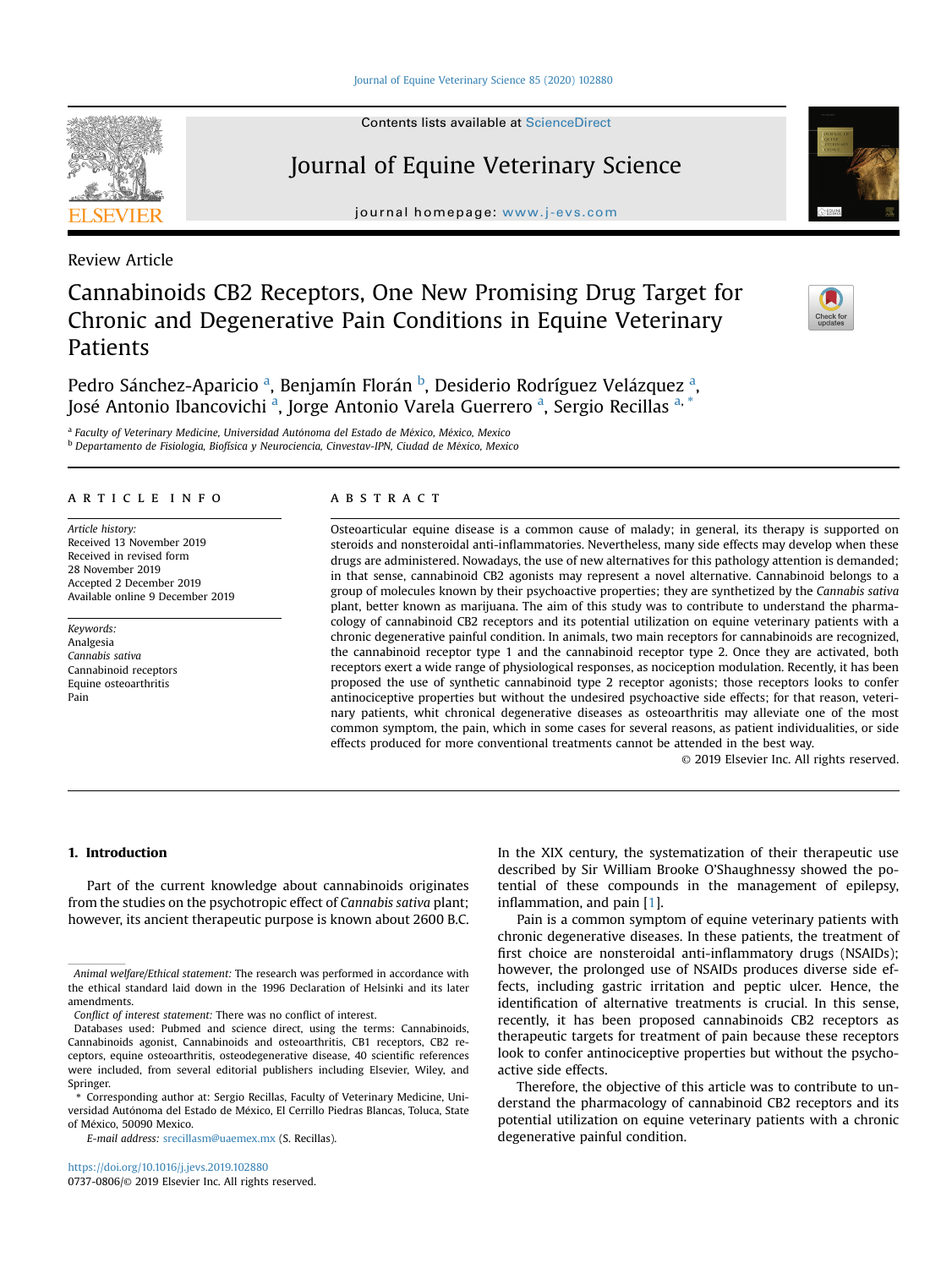### 2. Cannabinoids, Receptors, and Function

In the 60th decade, the abuse in the recreational use of the plant triggered the research about the C. sativa derivatives including the  $\Delta$ -9-tetrahydrocannabinol ( $\Delta$ 9-THC), compound responsible of the psychotropic effects, and the discovery of the endocannabinoid system in vertebrates [[2](#page-3-0)]. The endocannabinoid system is formed by cannabinoid receptors, endogenous agonists, and enzymes involved in their metabolism. Endocannabinoids are synthesized from phospholipids in cytoplasmic and intracellular membranes. High concentrations of  $Ca^{2+}$  ions or activation of metabotropic receptors coupled to phospholipase C can stimulate enzymes necessaries for endocannabinoids synthesis (Fig. 1). The two major known endocannabinoids include anandamide (from Sanskrit Ananda: that gives inner happiness) and 2-arachidonoylglycerol (2- AG); however, other endogenous compounds such as virodhamine, N-arachidonoyl-dopamine, and Nolandin ether meet endocannabinoid criteria. Anandamide synthesis in inner membranes requires N-arachidonoyl-phosphatidylethanolamine-PLD and N-acyl transferase. 2-Arachidonoylglycerol synthesis in cytoplasmic membranes requires phospholipase C and diacylglycerol lipase [[3](#page-3-0)].

Current knowledge suggests that endocannabinoids are synthesized and released "on demand"; it means that cellular activity triggers their synthesis in response to specific stimulus. Once synthesized, endocannabinoids reach the extracellular space in cells, particularly in the nervous system at the synapse site by means of their lipophilic properties or specific transport systems. After a transient activation of cannabinoid receptors, presynaptic and/or postsynaptic cells reuptake endocannabinoids by means of specific transporter systems. Inside the cell, anandamide and 2-AG are degraded by the fatty acid amidohydrolase, given ethanolamide and arachidonic acid as metabolic compounds [[4](#page-3-0)]. In the central nervous system (CNS), 2-AG can also be degraded by monoacylglycerol lipase [\[5](#page-3-0)].

Cannabinoid receptors can be viewed in two fashions, in one, "the classical", there are only two recognized receptors: the CB1



and CB2 receptors, members of the seven transmembrane G-protein-coupled receptors  $[6]$  $[6]$ . In a more extensive point of view, cannabinoid and endocannabinoid compounds can activate a more widespread range of receptors, including the nuclear peroxisome proliferator-activated receptors that act as transcription factors for regulating lipid metabolism and that can be activated by prostaglandins, leukotrienes, N-acylethanolamine, and  $\Delta$ 9-THC [[7\]](#page-3-0): the ionotropic receptors of the family of transient receptor potential channels (TRP), which generate a cationic current in mechanic, thermic, nociceptive, and chemical sensory neurons and that can be activated by anandamide and synthetic cannabinoids  $[8]$  $[8]$ ; and finally, two G-protein-coupled orphan receptors and putative endocannabinoid receptors: the G-protein-coupled re-ceptor 55 and the G-protein–coupled receptor 119 [\[9](#page-3-0)]. CB1 and CB2 receptors are classical Gi protein–coupled receptors, which inhibit the activity of adenylyl cyclase by Gia; in addition, through the  $\beta\gamma$  complex can close ionic channels (K+ and Ca2+) modulate release of  $Ca^{2+}$  from intracellular compartments and activate phosphatidylinositol 3-kinase and the mitogen-activated protein kinase (MAPK) pathways and in consequence signaling to the nucleus [[6](#page-3-0)].

Cannabinoid type 1 receptors are mainly located in the CNS, and in, to a lesser extent, in the periphery; in fact, the more widespread G-protein-coupled receptor in CNS is the CB1  $[10]$  $[10]$ . Their subcellular location is presynaptic in neurons; by their location, a close relationship between the receptor and the neurotransmitter release has been found. At glial cells, CB1 membrane receptors modulate immune responses participating in the neuroinflammatory process [[11\]](#page-3-0). By their coupling to Gi protein, CB1 receptors decrease neurotransmitter release from the terminals; almost all kind of neurotransmitters are regulated by endocannabinoids and their receptors. Regulation of neurotransmitter release can be acute or in a long-term fashion; in fact, shortand long-term depressions and usual neuronal forms of plasticity related with learning and memory are modulated by CB1 receptors [[12](#page-3-0)]. In addition, CB1 receptors also modulate neurotransmitter uptake [\[13](#page-3-0)].

The location of CB1 receptors in CNS is closely related with the brain areas related with symptoms of cannabis intoxication and in consequence with their functions; for example, increase of appetite produced by cannabinoids is related with the expression of receptors in nuclei related with eating behavior including hypothalamus, solitary nucleus tract, and accumbens nucleus [[2\]](#page-3-0). In addition, increased locomotor activity and/or incoordination of movement induced by cannabis in patients and experimental an-imals is related with location of CB1 receptors in basal ganglia [[14\]](#page-3-0) and cerebellum [[15\]](#page-3-0). In fact, this knowledge leads the proposal of using cannabinoid compounds for the management of eating disorders such as obesity and anorexia, disorders of the control of movement [[16\]](#page-3-0), and also as antiemetic by their effects related with the location of the receptors in the centers controlling these reflexes [\[17](#page-3-0)]. In the same way, the addictive properties of cannabis compounds are related with the receptors located in the reward system nuclei which produce the common effect of addictive drugs: the increase in dopamine, neurotransmitter responsible for the pleasure [\[18](#page-3-0)]. Cannabinoid receptors also modulate mood and neuronal excitability, hence their proposed use for treatment of depression and epilepsy [[19\]](#page-3-0).

On the other side, CB2 receptors are on the contrary located mainly in periphery and in a lesser extent but in more specific areas in the CNS [[20](#page-3-0)]. In the periphery, they are located in immune cells such as macrophages, monocytes, myeloid cells, and spleen cells; in fact, all organs and structures related with immune response have CB2 receptors [\[21\]](#page-3-0). In the CNS, their location is in astrocytic cells Fig. 1. The endocannabinoid system. The endocannabinoid system. And their expression is induced by a tissue insult. Therefore, it can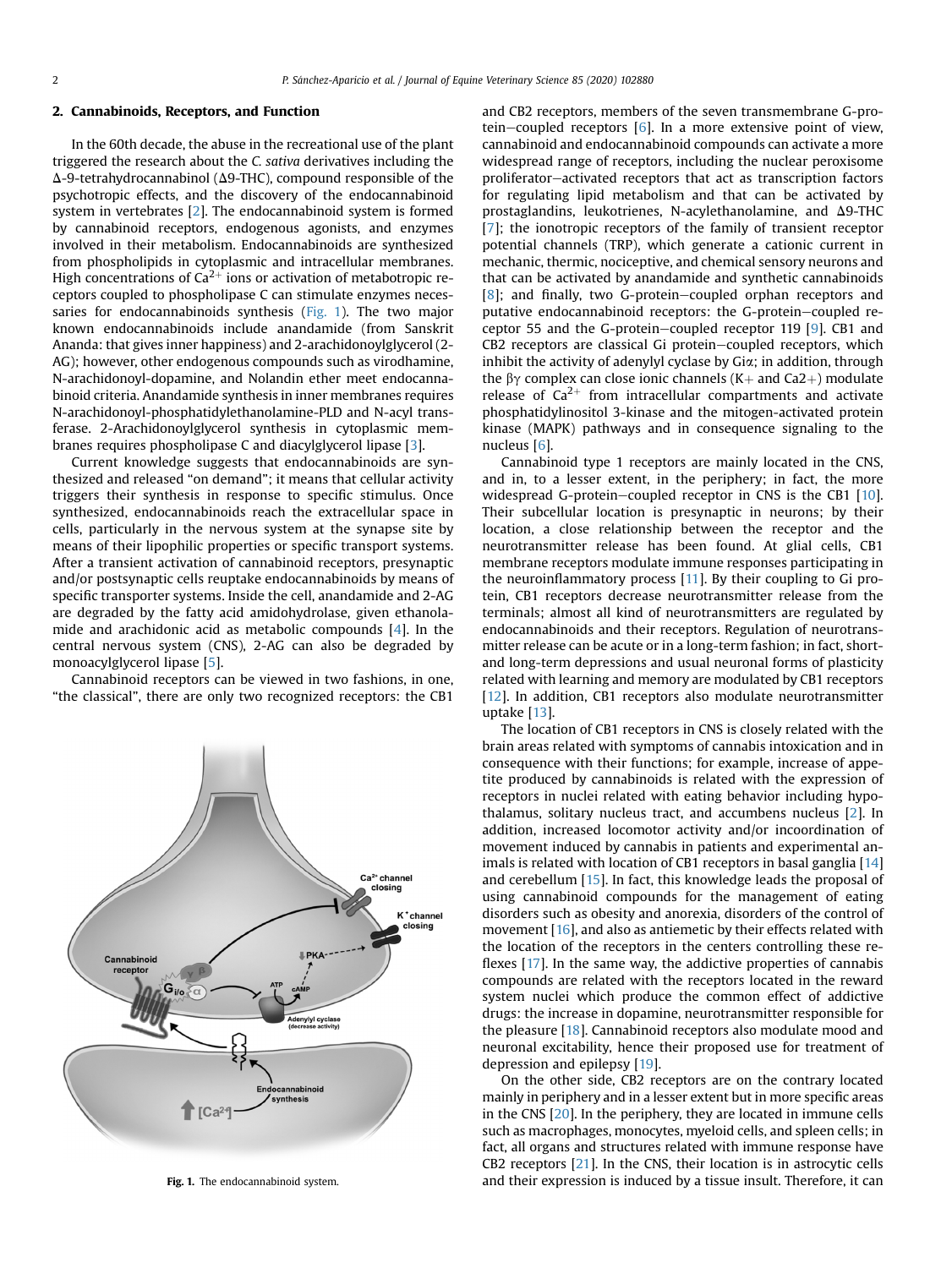be said that the CB2 receptors in a general fashion modulate immune and inflammatory responses from the organism including the CNS.

## 3. Cannabinoid Receptors Inflammation and Pain

Plant-derived cannabinoids are a group of compounds isolated from the C. sativa plant better known as marijuana. There is no doubt about the historically plant-derived cannabinoids use for inflammation and pain relief in many cultures from ancient times. Until the discovery of the endocannabinoid system, the explanation for their anti-inflammatory and analgesic effects remained unknown, but now, the rationale for their use seems to be clearer. Now it is known that location and signaling of cannabinoid receptors are the basis of these effects.

It is well-known that tissue lesions cause inflammation and perception of pain. Initially, it was found that these lesions induce the release of proinflammatory mediators such substance P, histamine, bradykinins, prostaglandins, and in general cytokines that can induce changes in the permeability of nerve endings from peripheral tissue, in part by changes in the  $K^+$  fluxes, increasing the excitability of nociceptive afferents to the spinal medulla and giving the perception of pain. From this point of view, the activation of CB1 receptors can counteract the excitability of the nerve by their action on  $K^+$  channels by Gi proteins and in consequence decreasing the pain perception [[22](#page-3-0)]. However, the action of cannabinoids on CB1 receptors can also be explained on basis of the location of their receptors not only in the periphery, but also at the spinal and supraspinal level; for example, CB1 receptors are located at serotonergic descending afferents that modulate pain peripheral afferents [[23](#page-4-0)] besides intramedullary receptors, at the thalamic sensory afferent relay station and in the somatosensory cortex [\[24\]](#page-4-0). In consequence, the modulation can occur at several levels, including functions modulated by cannabinoids not directly related with the perception of pain such as mood. Intoxicated patients by cannabis have a decreased threshold of pain, a decreased perception of pain, and a dysphoric response to nociceptive perception of pain. In fact, activation of CB1 receptors in the periphery, spinal, and supraspinal sites induce antinociceptive properties in a variety of experimental pain models [\[25\]](#page-4-0), but the main disadvantages of CB1 receptors agonists are the psychoactive side effects, which restrict their therapeutic use. Even so, management of allodynia and neuropathic pain with  $\Delta$ 9-THC in patients with multiple sclerosis and cancer is a reality; however, the dissociation between the psychoactive and antinociceptive effect is difficult to separate and a disadvantage that should solve the clinician.

Cannabinoids compounds can also modulate pain through other receptors, particularly activation of TRP channels can induce antihyperalgesia in the peripheral nerves, and however, the altered perception after modification of other sensorial modalities can preclude their use because no functional selectivity of their effects can be obtained [\[26\]](#page-4-0).

CB2 receptor activation can reduce inflammation and pain by means of their action on MAPK enzymes and also by the observed modification in  $K^+$  and Ca<sup>2+</sup> channel activity as do CB1 receptors. This can be the basis of a selective use in pain conditions among their location in selective CNS structures as thalamus, and the lack of apparent or at least poor psychoactive effect  $[27]$  $[27]$  $[27]$ . With this basis and the discovery of selective ligands which provide a selective activation, recent studies suggested the use of CB2 receptor agonist in animal models of pain [\[28\]](#page-4-0) and it has been widely demonstrated that CB2 analgesia is interestingly related to peripheral mechanism without CNS effects [[29](#page-4-0)]. Another possible advantage of CB2 receptors activation is the lack of rapid tolerance [[27](#page-4-0)] compared with CB1 receptor.

#### 3.1. Actual State of Pain Management in Equine Veterinary Patients

Equine veterinary patients who suffer from painful diseases including osteoarthritis-related or any other degenerative diseases represent an important class of patients in veterinary attention, as many authors have pointed out; in those patients, the cornerstone for the therapy is NSAIDs or corticosteroids [[30](#page-4-0)], with main disadvantage for this therapy being the side effects associated with the long-term treatments. The most frequently observed are at the gastrointestinal tract as anorexia, gastric irritation, and peptic ulcer. Less-frequent side effects, but with sensible implications, are nephrotoxicity, hepatotoxicity, and hematologic diseases [\[31,32\]](#page-4-0).

#### 4. Cannabinoids for Equine Veterinary Patient?

There is a public health concern about using and prescribing cannabinoids for therapeutically purposes because of the recreational use and abuse of plant cannabinoids that leads to undesired behaviors. Those effects are mediated by the psychotropic properties of plant compounds in humans; nevertheless, the therapeutic importance for this group of drugs cannot be denied. In some countries, therapeutic marijuana has a legal use for medical purposes [\[33\]](#page-4-0) that may include osteodegenerative conditions such as degenerative arthritis, which represents an important public health issue; besides some conditions with a very painful component are also treated with cannabinoid receptor-based therapies. Another potential field for cannabinoid therapy is for the patient attention, which in painful situations, requires a potent analgesic support.

For such pathologies associated with painful stimulus, there are some more conventional treatments, including nonsteroidal antiinflammatories or opiates; however, there are specific inconveniences associated with the therapy; NSAIDs are related to side effects such as gastritis, gastric ulcer, or coagulopathies. Moreover, sometimes they cannot relieve the painful stimulus related to the disease because of its intrinsic and pharmacological characteristics, leaving a group of patients without appropriate attention and impact in their quality of life.

In the case of the equine patient, osteoarthritis is related with the 60% of the lameness being the tarsal disease one of the most common [\[34\]](#page-4-0), and is considered one of the most harmful articular diseases because of the slow healing activity of the articular surfaces, coupled with it; there is an inflammatory component which leads to cartilages degradation, pain, and loss of the function [\[35,36](#page-4-0)].

As can be seen, some conditions with an acute or chronic profile accompanied by a powerful painful component cannot be adequately managed by the patients' singularities or by the intrinsic pharmacologic characteristics of the drugs used in pain management that are not compatible. In those cases, alternative therapies or drugs should be excellent resources and in that order of ideas, cannabinoids agonists represent an excellent opportunity.

Recently, CB1 cannabinoid receptor-based drugs have emerged as an attractive therapeutic target for human pain management, and interest in the use of cannabinoids is gradually increasing particularly in patients where conventional treatments fail [\[37](#page-4-0)].

On the other hand, as we mentioned before, CB2 receptors are expressed in a more restricted fashion; they are less expressed in the CNS but in some peripheral tissues such as spleen, tonsils, and thymus [[38](#page-4-0)]. Because of its restricted distribution in the CNS, the pharmacological profile of CB2 receptors agonist is different. The main advantage is conferring an important antinociceptive activity with less psychoactive side effects, and that anatomical and structural differences between both receptors may result in a more suitable therapeutic target for equine veterinary patients. Moreover, that peculiar distribution through the body makes the CB2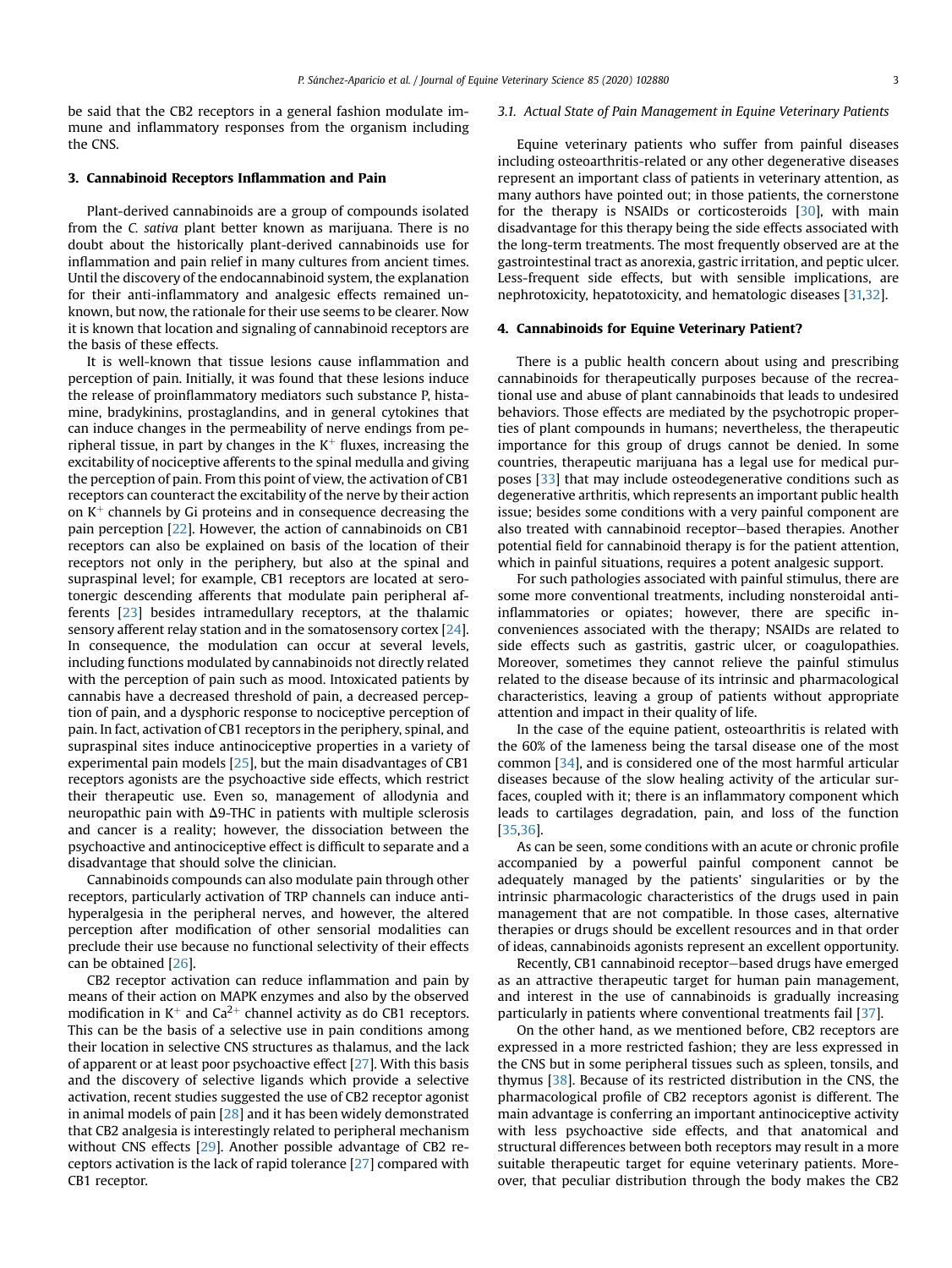<span id="page-3-0"></span>receptors an excellent option for pain-related conditions especially when conventional therapies fail.

Moreover, based on the CB2 receptors pharmacologic profile, there is another particular property related to the CB2 receptor activation that may give positive results particularly for the osteoarticular pathologies. Based on several studies, CB2 receptors have displayed immunomodulatory properties, modifying the inflammatory and the infiltrative response in chronic or progressive articular degenerative conditions moreover, and the CB2 receptors appear to be overexpressed in animal models of this disease [[39](#page-4-0)]. CB2 receptor agonist may give positive results for the treatment of equine veterinary patients with osteoarticular pathologies, conferring additional level of protection against the degenerative process modifying not only the main symptom of the disease but the progression and finally the outcome of the degenerative condition.

With all the evidences generated on several lines of investigation which demonstrate the analgesic efficacy of systemically administered CB2 receptors agonists in acute and chronic pain models [[40](#page-4-0)]. It is possible to hypothesize the beneficial use of specific CB2 receptor agonists in the osteoarticular degenerative disease in horses; surely, many controlled and well-conducted investigations are needed to clarify the equine endocannabinoid system and its function, but at the moment, it is possible to expect a similar behavior and physiological function, between the documented and studied endocannabinoid system in other mammals and horses.

# 5. The Future in the Attention on Equine Veterinary Patients With Painful Conditions

We believe that the use of selective CB2 receptors agonists represents a potential field for the veterinary patient attention, especially those that transit for a painful disease. In our working group, we are trying to understand the basic mechanism involved in the pain modulation associated with CB2 receptor activation and many questions remain unsolved, for example, is the analgesic effect directly related with the anti-inflammatory effect or is inverse as the case of NSAIDs? What are the specific specie side effects? It's very important to understand all the underlying mechanisms by which CB2 receptors may alleviate chronic degenerative-related symptoms such as pain. With that point of view, veterinary practitioners and veterinary researchers may contribute by means of well-designed and controlled protocols to improve the quality of life of a selected group of patients which for several reasons may not reach a satisfactory therapy.

To date, it is remarkable that there is not enough scientific literature about the importance or the treatment of using cannabinoids in the veterinary patient, showing a forgotten group of molecules waiting to be used. That situation is difficult to explain; perhaps, the main reason relies on the facts related to the use and abuse of cannabinoids in humans by itself and the stigmatization around the misuse of that kind of drugs. Nevertheless, we believe that there is much information and evidence which supports the idea of taking advantage of the pharmacologic properties of CB2 receptors and selective agonists which may exert a protective action against pain but without all the psychoactive and undesired side effects of CB1 agonists. The only aim of this effort to incorporate cannabinoid receptors agonist is to provide a more reliable alternative for painful conditions in veterinary patients, and in many cases to limit some side effects related to the nature of other more conventional treatments.

## 6. Conclusions

Cannabinoids belong to a group of molecules known by their psychoactive properties; they are synthesized in the C. sativa plant, better known as marijuana. In animals, two main receptors for cannabinoids are recognized: the cannabinoid CB1 and the CB2 receptors. Once they are activated, both receptors exert a wide range of physiological responses such as nociception modulation. Recently, it has been proposed the use of cannabinoids CB2 receptors for treatment of pain; these receptors look to confer antinociceptive properties but without the psychoactive side effects. For this reason, equine veterinary patients with chronic degenerative diseases such as osteoarthritis may experience alleviation of one of the most common symptoms, the pain, which in some cases for several reasons, such as patient individualities or side effects produced by more conventional treatments, cannot be attended in the best way.

#### References

- [1] O'[Shaughnessy WB. On the preparations of the Indian hemp, or Gunjah:](http://refhub.elsevier.com/S0737-0806(19)30629-X/sref1) [cannabis indica their effects on the animal system in health, and their utility](http://refhub.elsevier.com/S0737-0806(19)30629-X/sref1) [in the treatment of tetanus and other convulsive diseases. Prov Med J Retrosp](http://refhub.elsevier.com/S0737-0806(19)30629-X/sref1) [Med Sci 1843;5:363](http://refhub.elsevier.com/S0737-0806(19)30629-X/sref1).
- [2] [Di Marzo V. A brief history of cannabinoid and endocannabinoid pharma](http://refhub.elsevier.com/S0737-0806(19)30629-X/sref2)[cology as inspired by the work of British scientists. Trends Pharmacol Sci](http://refhub.elsevier.com/S0737-0806(19)30629-X/sref2) 2006:27:134-[40.](http://refhub.elsevier.com/S0737-0806(19)30629-X/sref2)
- [3] [Piomelli D. The molecular logic of endocannabinoid signalling. Nat Rev Neu](http://refhub.elsevier.com/S0737-0806(19)30629-X/sref3)[rosci 2003;4:873](http://refhub.elsevier.com/S0737-0806(19)30629-X/sref3)-[84.](http://refhub.elsevier.com/S0737-0806(19)30629-X/sref3)
- [4] [Alger BE, Kim J. Supply and demand for endocannabinoids. Trends Neurosci](http://refhub.elsevier.com/S0737-0806(19)30629-X/sref4) [2011;34:304](http://refhub.elsevier.com/S0737-0806(19)30629-X/sref4)-[15.](http://refhub.elsevier.com/S0737-0806(19)30629-X/sref4)
- [5] [Dinh TP, Freund TF, Piomelli D. A role for monoglyceride lipase in 2](http://refhub.elsevier.com/S0737-0806(19)30629-X/sref5) arachidonoylglycerol inactivation. Chem Phys Lipids  $2002;121:149-58$  $2002;121:149-58$ .
- [6] [Bosier B, Muccioli GG, Hermans E, Lambert DM. Functionally selective](http://refhub.elsevier.com/S0737-0806(19)30629-X/sref6) [cannabinoid receptor signalling: therapeutic implications and opportunities.](http://refhub.elsevier.com/S0737-0806(19)30629-X/sref6) Biochem Pharmacol  $2010;80:1-12$  $2010;80:1-12$ .
- [7] [Sun Y, Bennett A. Cannabinoids: a new group of agonists of PPARs. PPAR Res](http://refhub.elsevier.com/S0737-0806(19)30629-X/sref7) [2007;2007:23513.](http://refhub.elsevier.com/S0737-0806(19)30629-X/sref7)
- [van der Stelt M, Di Marzo V. Anandamide as an intracellular messenger](http://refhub.elsevier.com/S0737-0806(19)30629-X/sref8) [regulating ion channel activity. Prostaglandins Other Lipid Mediat 2005;77:](http://refhub.elsevier.com/S0737-0806(19)30629-X/sref8)  $111 - 22$  $111 - 22$ .
- [9] [Brown AJ. Novel cannabinoid receptors. Br J Pharmacol 2007;152:567](http://refhub.elsevier.com/S0737-0806(19)30629-X/sref9)-[75.](http://refhub.elsevier.com/S0737-0806(19)30629-X/sref9)
- [10] [Herkenham M. Cannabinoid receptor localization in brain: relationship to](http://refhub.elsevier.com/S0737-0806(19)30629-X/sref10) [motor and reward systems. Ann N Y Acad Sci 1992;654:19](http://refhub.elsevier.com/S0737-0806(19)30629-X/sref10)-[32](http://refhub.elsevier.com/S0737-0806(19)30629-X/sref10).
- [11] [Cabral GA, Harmon KN, Carlisle SJ. Cannabinoid-mediated inhibition of](http://refhub.elsevier.com/S0737-0806(19)30629-X/sref11) [inducible nitric oxide production by rat microglial cells: evidence for CB1](http://refhub.elsevier.com/S0737-0806(19)30629-X/sref11) receptor participation. Adv Exp Med Biol  $2001;493:207-14$  $2001;493:207-14$ .
- [12] [Diana MA, Marty A. Endocannabinoid-mediated short-term synaptic plas](http://refhub.elsevier.com/S0737-0806(19)30629-X/sref12)[ticity: depolarization-induced suppression of inhibition \(DSI\) and](http://refhub.elsevier.com/S0737-0806(19)30629-X/sref12) [depolarization-induced suppression of excitation \(DSE\). Br J Pharmacol](http://refhub.elsevier.com/S0737-0806(19)30629-X/sref12) 2004:142:9-[19.](http://refhub.elsevier.com/S0737-0806(19)30629-X/sref12)
- [13] [Banerjee SP, Snyder SH, Mechoulam R. Cannabinoids: in](http://refhub.elsevier.com/S0737-0806(19)30629-X/sref13)fluence on neuro[transmitter uptake in rat brain synaptosomes. J Pharmacol Exp Ther](http://refhub.elsevier.com/S0737-0806(19)30629-X/sref13) 1975:194:74-[81](http://refhub.elsevier.com/S0737-0806(19)30629-X/sref13).
- [14] [van der Stelt M, Di Marzo V. The endocannabinoid system in the basal ganglia](http://refhub.elsevier.com/S0737-0806(19)30629-X/sref14) [and in the mesolimbic reward system: implications for neurological and](http://refhub.elsevier.com/S0737-0806(19)30629-X/sref14) psychiatric disorders. Eur J Pharmacol  $2003:480:133-50$  $2003:480:133-50$ .
- [15] [Ashton JC, Appleton I, Darlington CL, Smith PF. Immunohistochemical locali](http://refhub.elsevier.com/S0737-0806(19)30629-X/sref15)[zation of cannabinoid CB1 receptor in inhibitory interneurons in the cere](http://refhub.elsevier.com/S0737-0806(19)30629-X/sref15)bellum. Cerebellum  $2004;3:222-6$  $2004;3:222-6$ .
- [16] [Di Filippo M, Picconi B, Tozzi A, Ghiglieri V, Rossi A, Calabresi P. The endo](http://refhub.elsevier.com/S0737-0806(19)30629-X/sref16)cannabinoid system in Parkinson'[s disease. Curr Pharm Des 2008;14:](http://refhub.elsevier.com/S0737-0806(19)30629-X/sref16)  $2337 - 47$  $2337 - 47$
- [17] [Darmani NA, Sim-Selley LJ, Martin BR, Janoyan JJ, Crim JL, Parekh B, et al.](http://refhub.elsevier.com/S0737-0806(19)30629-X/sref17) [Antiemetic and motor-depressive actions of CP55,940: cannabinoid CB1 re](http://refhub.elsevier.com/S0737-0806(19)30629-X/sref17)[ceptor characterization, distribution, and G-protein activation. Eur J Phar](http://refhub.elsevier.com/S0737-0806(19)30629-X/sref17)macol  $2003:459:83-95$ .
- [18] [Cheer JF, Wassum KM, Sombers LA, Heien ML, Ariansen JL, Aragona BJ, et al.](http://refhub.elsevier.com/S0737-0806(19)30629-X/sref18) [Phasic dopamine release evoked by abused substances requires cannabinoid](http://refhub.elsevier.com/S0737-0806(19)30629-X/sref18) [receptor activation. J Neurosci 2007;27:791](http://refhub.elsevier.com/S0737-0806(19)30629-X/sref18)-[5.](http://refhub.elsevier.com/S0737-0806(19)30629-X/sref18)
- [19] [Citraro R, Russo E, Ngomba RT, Nicoletti F, Scicchitano F, Whalley BJ, et al. CB1](http://refhub.elsevier.com/S0737-0806(19)30629-X/sref19) [agonists, locally applied to the cortico-thalamic circuit of rats with genetic](http://refhub.elsevier.com/S0737-0806(19)30629-X/sref19) [absence epilepsy, reduce epileptic manifestations. Epilepsy Res 2013;106:](http://refhub.elsevier.com/S0737-0806(19)30629-X/sref19)  $74 - 82$  $74 - 82$  $74 - 82$
- [20] [Brusco A, Tagliaferro PA, Saez T, Onaivi ES. Ultrastructural localization of](http://refhub.elsevier.com/S0737-0806(19)30629-X/sref20) [neuronal brain CB2 cannabinoid receptors. Ann N Y Acad Sci 2008;1139:](http://refhub.elsevier.com/S0737-0806(19)30629-X/sref20)  $450 - 7$  $450 - 7$  $450 - 7$
- [21] Malfi[tano AM, Basu S, Maresz K, Bifulco M, Dittel BN. What we know and do](http://refhub.elsevier.com/S0737-0806(19)30629-X/sref21) [not know about the cannabinoid receptor 2 \(CB2\). Semin Immunol 2014;26:](http://refhub.elsevier.com/S0737-0806(19)30629-X/sref21)  $369 - 79$  $369 - 79$  $369 - 79$
- [22] [Agarwal N, Pacher P, Tegeder I, Amaya F, Constantin CE, Brenner GJ, et al.](http://refhub.elsevier.com/S0737-0806(19)30629-X/sref22) [Cannabinoids mediate analgesia largely via peripheral type 1 cannabinoid](http://refhub.elsevier.com/S0737-0806(19)30629-X/sref22) [receptors in nociceptors. Nat Neurosci 2007;10:870](http://refhub.elsevier.com/S0737-0806(19)30629-X/sref22)-[9.](http://refhub.elsevier.com/S0737-0806(19)30629-X/sref22)